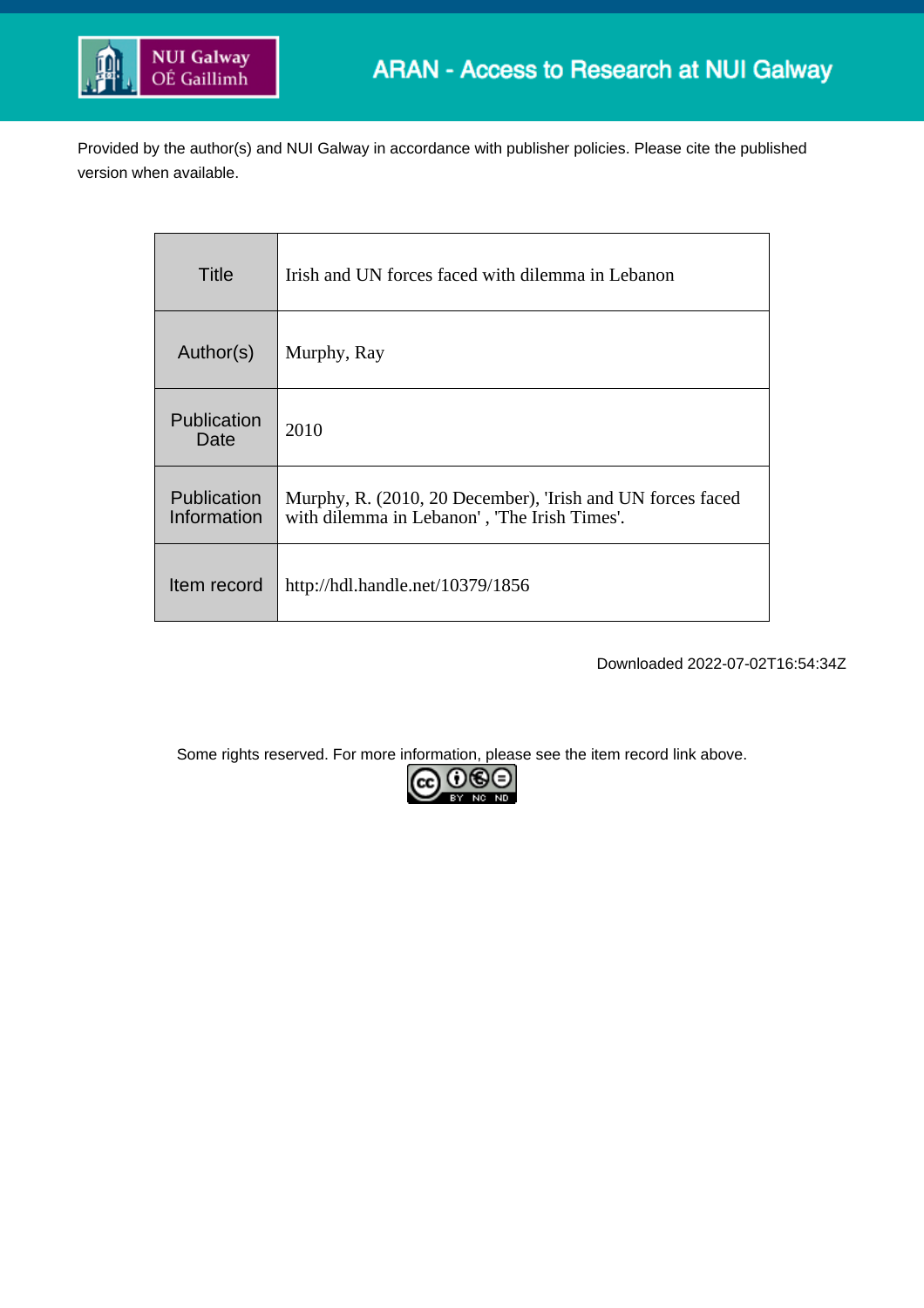## The Irish Times

## December 20, 2010 Monday

## Ray Murphy

## **Irish and UN forces faced with dilemma in Lebanon**

PREPARATIONS ARE now under way for the Defence Forces to return to south Lebanon as part of Unifil (United Nations Interim Force In Lebanon) in 2011. Irish troops will act in a ground-holding capacity similar to that undertaken previously for over 30 years.

However, the Irish contingent will be a mechanised battalion with significant patrolling duties like those performed in Chad and Liberia. This will suit the Irish in terms of equipment, recent experience and training.

The situation in Lebanon presents a dilemma for the United Nations and any Irish forces deployed there. There was talk of an aggressive or robust mandate in 2006 after the Israeli/Hizbullah conflict. The delay in adopting UN Security Council resolution 1701 did not augur well for the new force. Agreement of the parties to a conflict is essential if the UN force is to have any prospect of success. Even agreement by leaders or governments does not always translate into co-operation on the ground.

When the proposal to establish the original Unifil mission was made in 1978, UN officials expressed reservations about assuming such a role. There was no clear policy then either on how the peacekeeping force would deal with armed elements or what action it would take if the Israeli forces did not withdraw completely. Lebanon did not attack Israel in 2006. This fragile democracy had demonstrated that it did not have the capacity to restrain or disarm the Hizbullah militia. The urgent necessity to do something to alleviate the immediate crisis while there was some broad consensus in the Security Council meant such misgivings were put aside.

Resolution 1701 contains a number of provisions which have proved difficult to implement. It calls for a permanent ceasefire, the creation of a weapons-free zone and disarmament of all armed groups. It also calls for no foreign forces or arms in Lebanon without the consent of the government. Israel was required to provide the UN with all remaining maps of landmines in Lebanon. Such information has important operational significance taking into account the threat posed by unexploded ordnance and mines.

The mandate authorises Unifil to take all necessary action in areas of deployment as it deems within its capabilities to ensure that its area of operations is not utilised for hostile activities and to resist attempts by forceful means to prevent it from discharging its duties under the mandate. It also authorises the use of force to protect UN personnel and equipment, ensure freedom of movement and protect civilians under imminent threat of physical violence. While the mandate is more comprehensive than other resolutions in relation to Unifil, four years later it is far from evident how it will be implemented. Especially difficult are the security arrangements to prevent the resumption of hostilities and the creation of a demilitarised zone. Ensuring freedom of movement is also a matter of concern. What is meant by protection of civilians under imminent threat and how will Unifil respond should Israel and Hizbullah resume hostilities?

Resolution 1701 does not say who should disarm Hizbullah, but the implication is that it should be Lebanese forces, with assistance from Unifil. The modalities , to use UN terminology for such action, are not explained. The Israelis had high expectations of Unifil in terms of disarmament of Hizbullah, but these were never realistic. The Lebanese armed forces and government are too weak and divided to take any kind of offensive military action against Hizbullah fighters. Can Unifil use force to disarm Hizbullah? The answer must be no, otherwise the UN will end up trying to do what the Israeli forces could not achieve by force. Hizbullah s tenacity has given it significant stature in the region and there is evidence that it is preparing for another confrontation with Israel. French and American forces sustained serious casualties as part of the multinational force deployed in the 1980s; a similar fate awaits any international force that takes on Hizbullah in south Lebanon.

While deployment in Lebanon does not present the logistical or security challenges of Chad, no peacekeeping mission is without risk. The uncertainty over Iran and the broader issue of Palestinian/Israeli relations provide a potentially volatile regional backdrop to Unifil. The mission will be good for the Defence Forces in terms of training, experience and mo